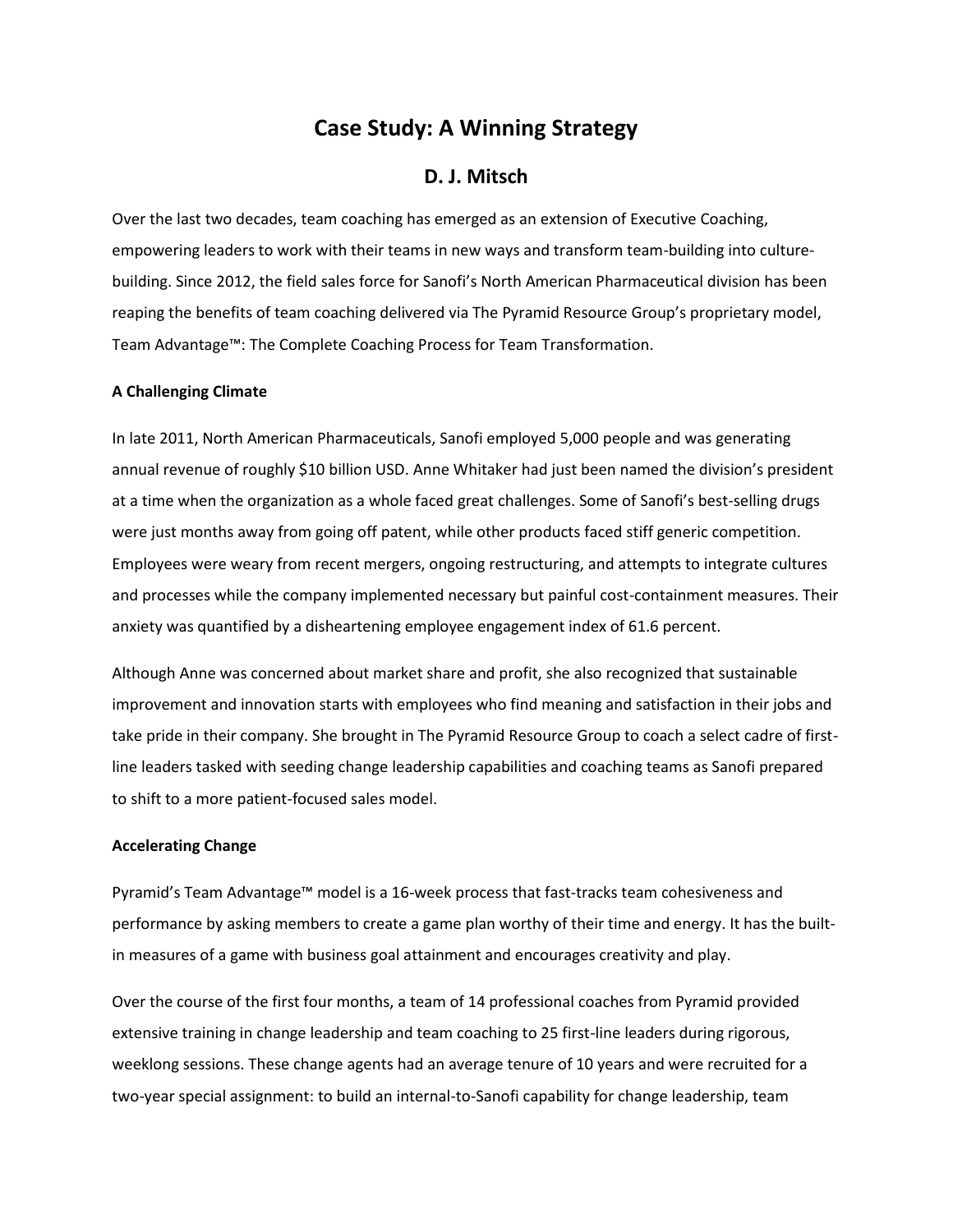coaching and continuous improvement. The driver for embedding these capabilities centered on the ICF Core Competencies, so the mentoring and partnership with Sanofi's change agents were the most important aspects of this rollout. Any good facilitator can complete a team-building event, but the team coaching that takes place after the goals are in place requires advanced coaching skills—especially listening for the team's voice. Professional coaches know what to label in the team dynamics, how to raise awareness around emotional intelligence and self-awareness for each individual within the context of their team, and—very importantly—how to detach from outcomes, recognizing that it is the team's game and they need to take ownership of all results, including the breakdowns and things that don't work, so the team finds new ways of working. The coach is there to coach and to label the many unspoken fears and concerns—we often call "elephants"—that people tend to avoid recognizing and discussing. The coach also needs to celebrate shifts, movement and successes so the team members feel momentum and learn to acknowledge one another. And not to be forgotten is lightness in coaching keeping the action in place and members moving whenever there is a truth that makes the team uncomfortable.

The teams selected for the initiative were classified into three categories:

- High-performing, but needing a stretch.
- Supervised by a new team leader.
- Middle-of-the-pack, but with potential to grow quickly.

These teams established team charters, set extraordinary but tangible business goals, experienced professional coaching to address team dynamics and gain tools for working through breakdowns, and learned to celebrate daily successes. Pyramid's professional coaches also partnered with the change agents to conduct 60 Team Advantage™ games throughout the enterprise. These games directly impacted an estimated 25 percent of the field force and indirectly influenced many more as energized teammates spread the word about the shifts they were making. The coaching initiative helped employees build the skills to more effectively solve problems, work toward goals as part of a team, and communicate and collaborate across work groups and departments. With new confidence and in a spirit of play, employees learned to identify processes that needed to be simplified, revised or repurposed and take ownership of making the changes. This experience, combined with the process changes and newleader visibility, accelerated change by equipping multiple teams with the skills needed to achieve their aggressive business goals. Individual participants modeled the competencies that were foundational to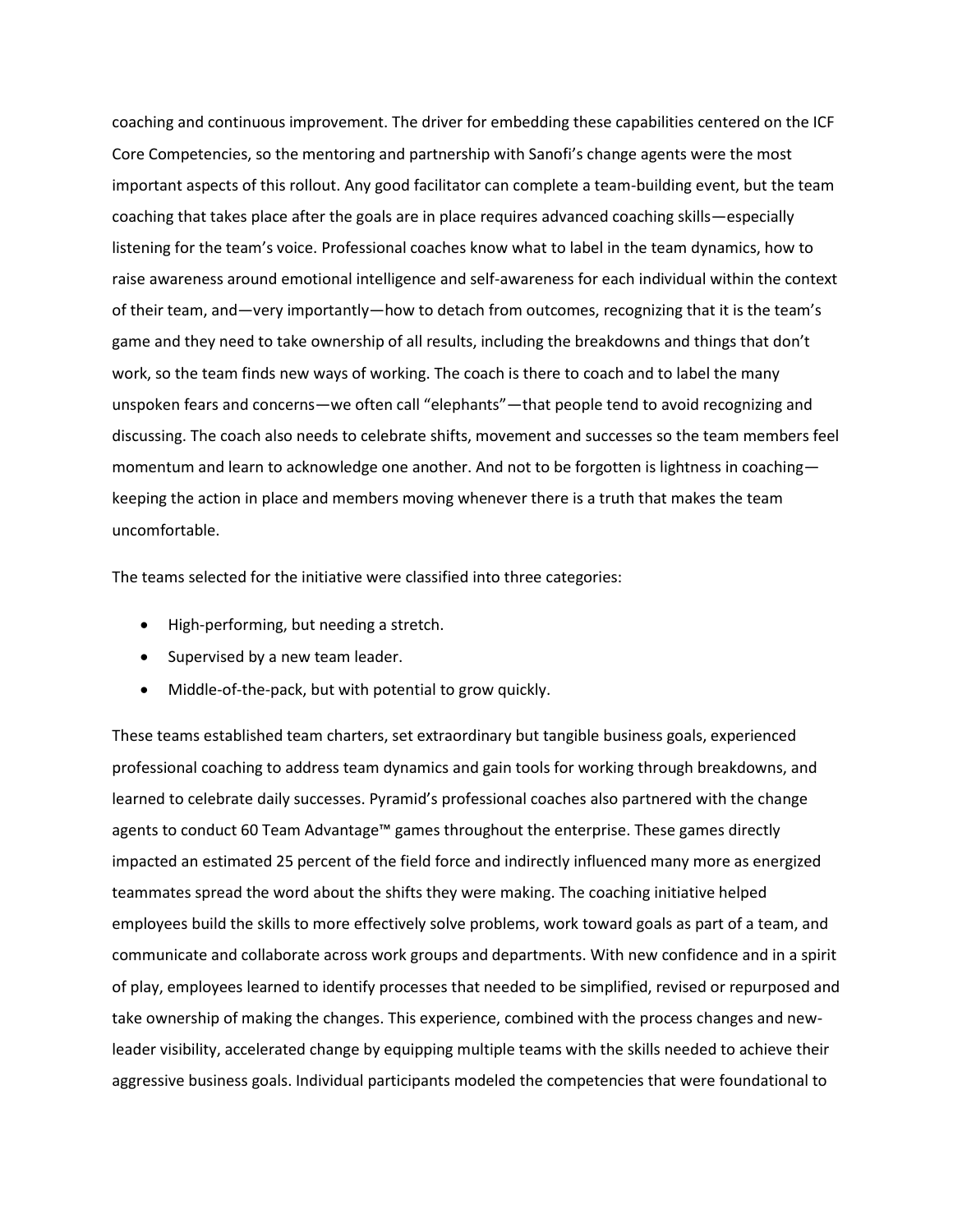build each team leader's coaching skills through the experience. This layering of experiential learning created traction around the desired organizational changes, which were confirmed by comparing the results of two surveys, one conducted prior to the initiative and the second conducted after one year.

#### **Engaging Excellence**

Sanofi contracted the research, analysis and communications firm HAYSMAR, Inc., to develop and deliver organization-wide surveys of employee engagement before and after the launch of the coaching initiative. The results showed that significant improvements in company culture and competencies were universal. The overall engagement index climbed from 61.6 percent in 2012 to 90.4 percent in 2013, with every work group included in the survey reporting increased engagement.

Six competencies were identified and measured in both surveys:

- Self-awareness
- Communicate
- Commit to Customers
- Cooperate Transversely
- Act for Change
- Strive for Results

The scores for all six behaviors increased, and five of the six showed statistically positive improvement. The greatest improvement in a single question demonstrated that employees' perception of leadership and an environment of openness and trust jumped from 43.9 to 87 percent, an increase of more than 43 percentage points. Meanwhile, tenor-of-survey comments showed substantial improvement. In 2012, only 14 out of 1,660 written comments were positive (0.8 percent), compared to 545 out of 966 comments (56.4 percent) the following year.

Improved positive scores in specific questions further reflected employees' newfound sense of personal accountability, expanded confidence in adverse situations, greater awareness of daily performance and strengthened emphasis on collaboration.

*This article originally appeared in th[e May 2014 issue](http://www.joomag.com/magazine/coaching-world-issue-10-may-2014/0759764001400786145) of* [Coaching World.](http://icfcoachingworld.com/) CW *is a quarterly digital magazine produced by the International Coach Federation. To have* CW *delivered to your email inbox four times per year, subscribe for free at [icf.to/subscribetoCW.](http://icf.to/subscribetoCW)*